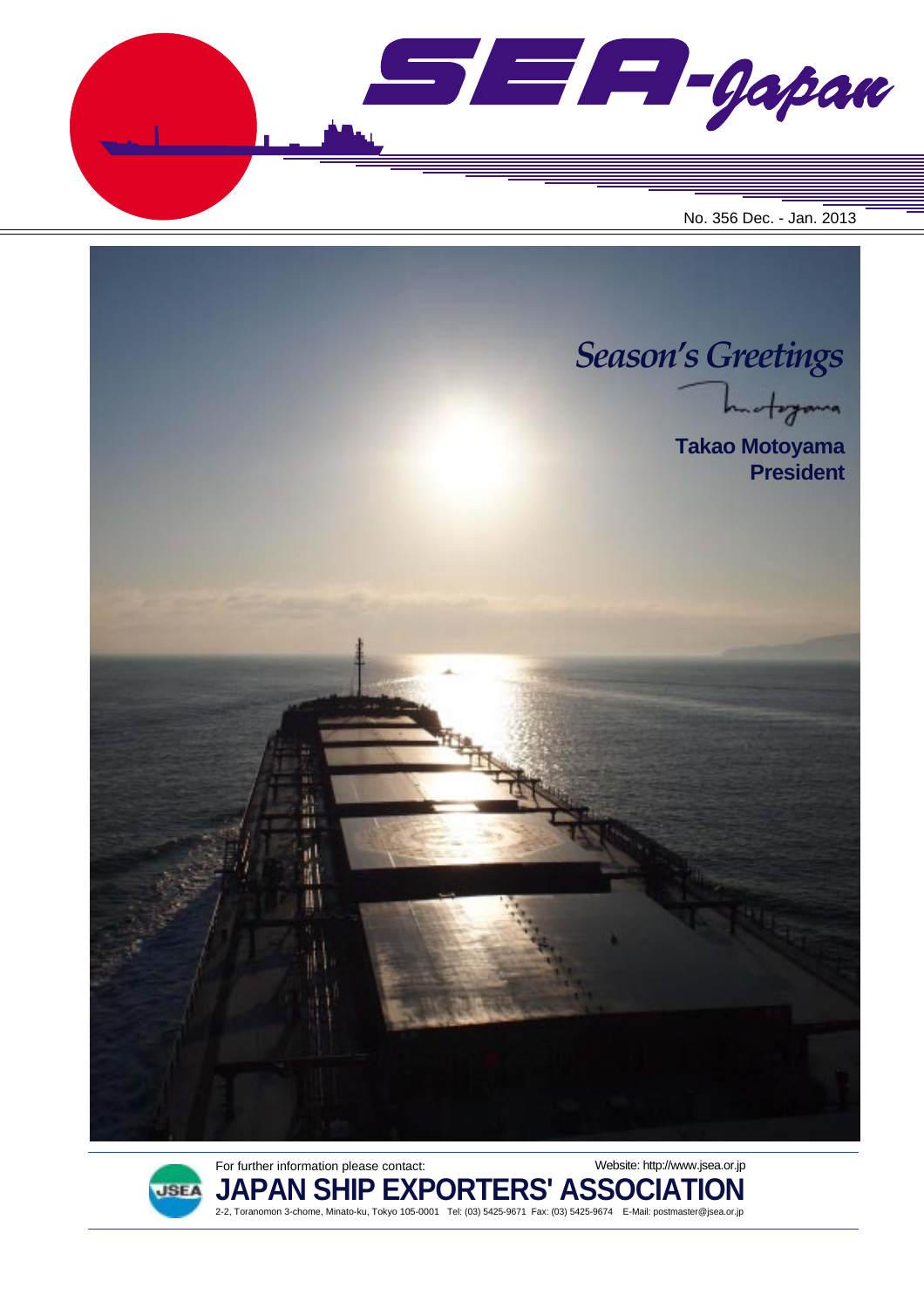#### IHIMU completes Handymax bulk carrier ETERNAL TRIUMPH

IHI Marine United Inc. delivered the Future 56 (F56) type Handymax bulk carrier, ETERNAL TRIUMPH (HN: 3331) to Clio Marine Inc. at its Kure Shipyard on September 25, 2012.

The Future 56 type was developed for the flexible operation in worldwide trade. The vessel has five cargo holds, equipped with four deck cranes that can handle various cargoes such as coal, ore, grain, steel products, etc.

The electronically controlled main engine (Flex Engine) is installed to achieve superior economical ship operation. The engine can control combustion conditions regardless of the loading condition by adjusting fuel injection and exhaust valves at suitable timing. These mechanisms enhance saving of fuel oil consumption and reduction of emissions.

IHIMU designed the vessel with its sophisticated technology such as CFD analysis, 3D-FEM ship-model analy-



sis, walk-through simulation, and apparatus installation simulation utilizing CIM system "Ajisai" that IHIMU developed. These technologies help achieve good propulsion performance, economical operation, and good maneuverability.

Principal particulars

|                               | $L$ (o.a.) x B x D: 190.00m x 32.26m x |  |
|-------------------------------|----------------------------------------|--|
| 18.10 <sub>m</sub>            |                                        |  |
| DWT/GT:                       | about 55,800t/31,600                   |  |
| Main engine: DU-WARTSILA 6RT- |                                        |  |
| Flex50 x 1 unit               |                                        |  |
| MCR:                          | 8,890kW x 116.0rpm                     |  |
| Classification:               | NK                                     |  |
| Completion:                   | September 25, 2012                     |  |

### KHI delivers bulk carrier DONAU K to KWA 1692 Shipping S.A.

Kawasaki Heavy Industries, Ltd. delivered the 58,682DWT bulk carrier, DONAU K (HN: 1692), to KWA 1692 Shipping S.A. at its Sakaide Works on August 16, 2012. The vessel is the 19th bulk carrier of a 58,000DWT series developed by Kawasaki.

The vessel has a flush deck with a forecastle and five holds that are designed for optimum transport of

grains, coals, ores and steel products. Four 30t deck cranes are installed along the centerline between the hatch covers to enable cargo loading and unloading at ports with inadequate cargo handling facilities.

The vessel employs the latest in technology to achieve maximum fuel economy, including an energy-saving main diesel engine, highly efficient propellers, the Kawasaki rudder bulb



system with fins (RBS-F), as well as a bow designed to reduce wave resistance. These technologies all contribute to the enhanced propulsion performance.

The main engine and generator engine comply with Tier II  $NO<sub>x</sub>$  emission standards set by the International Convention for the Prevention of Pollution from Ships.

Principal particulars

| Length $(o.a.):$              | 197.00m             |  |
|-------------------------------|---------------------|--|
| Length $(b.p.):$              | 194.00m             |  |
| Breadth (mld.):               | 32.26m              |  |
| Depth (mld.):                 | 18.10 <sub>m</sub>  |  |
| Draught (mld.):               | 12.65m at full load |  |
| DWT/GT:                       | 58,682t/33,126      |  |
| Cargo hold capacity:          | $73,614m^3$         |  |
| Main engine: Kawasaki-MAN B&W |                     |  |
| 6S50MC-C7 diesel x 1 unit     |                     |  |
| MCR:                          | 8,630kW x 116rpm    |  |
| Speed, service:               | about 14.5kt        |  |
| Complement:                   | 28                  |  |
| Classification:               | NΚ                  |  |
| Registry:                     | The Cayman Islands  |  |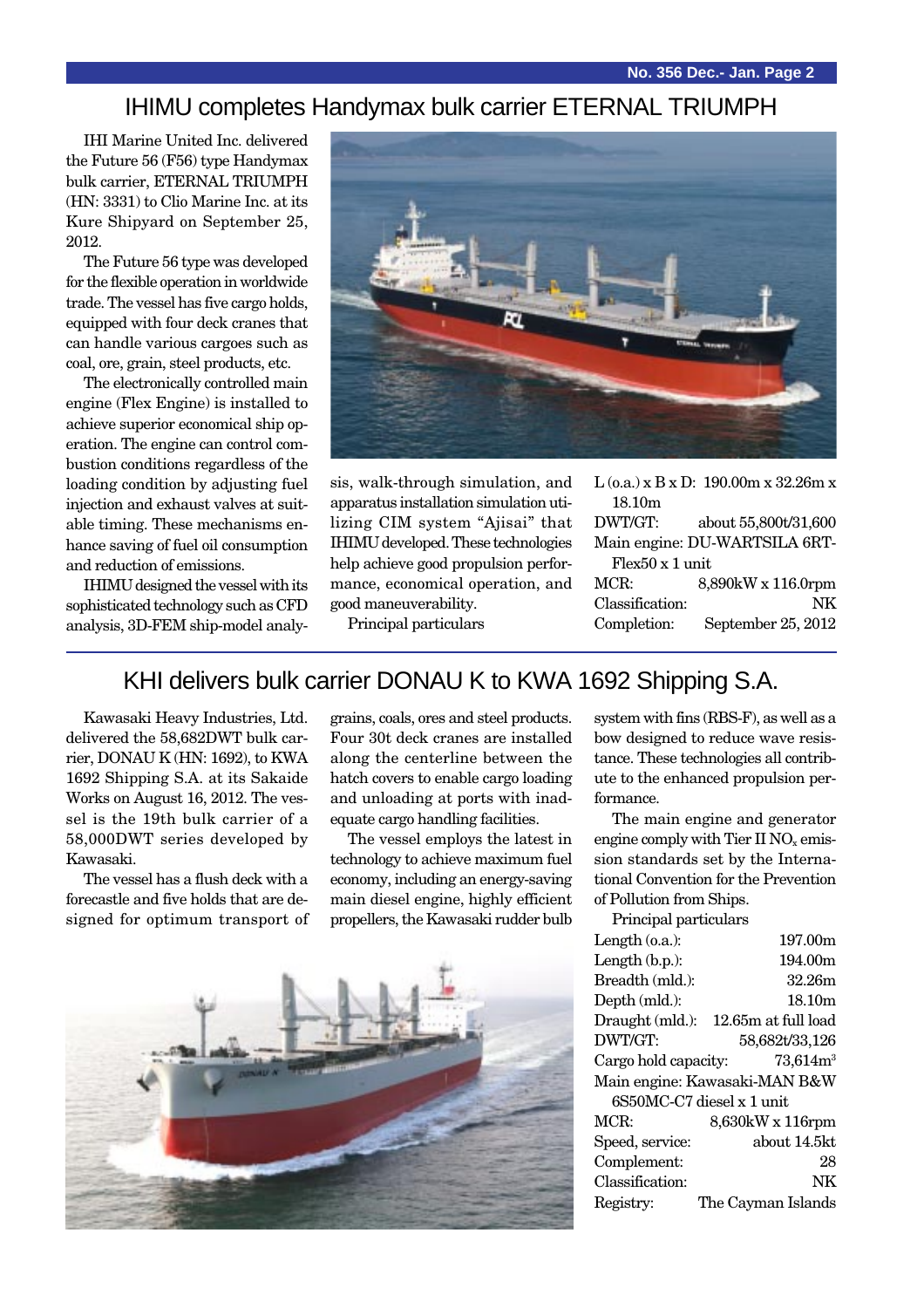# MES delivers 56,000DWT bulk carrier AM BREMEN

Mitsui Engineering & Shipbuilding Co., Ltd., (MES) recently delivered the 56,000DWT type bulk carrier, AM BREMEN (HN: 1830), to its owner Clio Marine Inc., Liberia. The vessel had been constructed at Tamano Works of MES. This is a Handymax type 56,000DWT bulk carrier with a large cargo hold capacity of more than 70,000m3 and marks the 146th ship of the series.

The series is highly appreciated in the market as "Mitsui's 56," and more than 170 units of this series have been ordered from MES.

- 1. The vessel is designed in accordance with IACS Common Structural Rules. As a result, structural safety and operational flexibility are improved. The vessel is designed to have the following same features as "Mitsui's 56":
- (a)Good manageable size of 56,000DWT at the summer draft
- (b)Length and draft in consideration for accessibility to world main ports
- (c) Low fuel oil consumption based on good propulsive performance
- 2. The vessel has five cargo holds and four cranes for handling cargo.
- 3. In order to load various kinds of

cargo, the vessel is designed to have enough strength of tank top of cargo holds and to be suitable for efficient cargo handling.

(a)The size of hatch opening

is the largest for this type of vessel in terms of both length and width.

- (b)Each cargo hold has a sufficient clear length in order to load long pipes.
- (c) Cargo hold is well strengthened to load heavy cargo such as hot coil etc.
- 4. The main engine is MITSUI-MAN B&W diesel engine 6S50MC-C, which is a light, compact and high output engine complying with MARPOL NOx restriction for exhaust gas. It has good enough power margin to provide a high degree of flexibility (at normal service output =  $75\%$  maximum continuous output) and the lowest fuel oil consumption shall be realized by the optimum matching



at normal service output.

- 5. Ballast water can be changed during navigation for protection of marine environment.
- 6. Generator engines also comply with MARPOL NO<sub>x</sub> restriction for exhaust gas.

Principal particulars

L (o.a.) x L (b.p.) x B x D: 189.99m x182.00m x 32.25m x 18.10m DWT/GT: 56,155t/31,753 Main engine: MITSUI-MAN B&W 6S50MC-C diesel x 1 set MCO: 9,480kW x 127.0rpm Speed, service: about 14.5kt Complement: 24 Classification: NK Registry: Panama Delivery: September 6, 2012

#### Naikai completes 27,200DWT open bulk carrier JULES GARNIER II

Naikai Zosen Corporation completed construction of the 27,454DWT open bulk carrier, JULES GARNIER II, for Sunny Durban Maritime S.A. at the Setoda Works on September 19, 2012. The vessel was built for transport of nickel ore in the area centered on New Caledonia.

The JULES GARNIER II is designed with the double-side shell for cargo holds, and the cargo hold shape is adaptable to cargo fluidity. The double-side shell structures allow easy maintenance of the cargo holds and prevent loss or outflow of cargoes and fuel oil to reduce external damage. The



cargo hold compartment consists of four holds, and three deck cranes are installed. The adoption of open hatch size will be applicable to any port facilities, enabling easy handling of the cargo.

For economical ship operation, the vessel uses the latest engine model and an energy-saving type rudder.

Principal particulars

| Length, o.a.:                |  | 160.80m                              |
|------------------------------|--|--------------------------------------|
| Length, b.p.:                |  | 154.50m                              |
| Breadth, mld.:               |  | 26.00m                               |
| Depth, mld.:                 |  | 14.00m                               |
| Designed draft, mld.:        |  | 9.88m                                |
| DWT/GT:                      |  | 27,454t/16,715                       |
| Cargo hold capacity:         |  | 20,955.7m <sup>3</sup>               |
| Complement:                  |  | 24                                   |
| Main engine: Hitachi MAN B&W |  |                                      |
| 6S42MC7 diesel x 1 unit      |  |                                      |
| MCR:                         |  | $6,480$ kw x $136$ min <sup>-1</sup> |
| NOR (85%):                   |  | $5{,}510$ kw x 129min <sup>-1</sup>  |
| Speed, service:              |  | about 14.5kt                         |
| Classification:              |  | NΚ                                   |
| Registry:                    |  | Panama                               |
| Completion:                  |  | September 19, 2012                   |
|                              |  |                                      |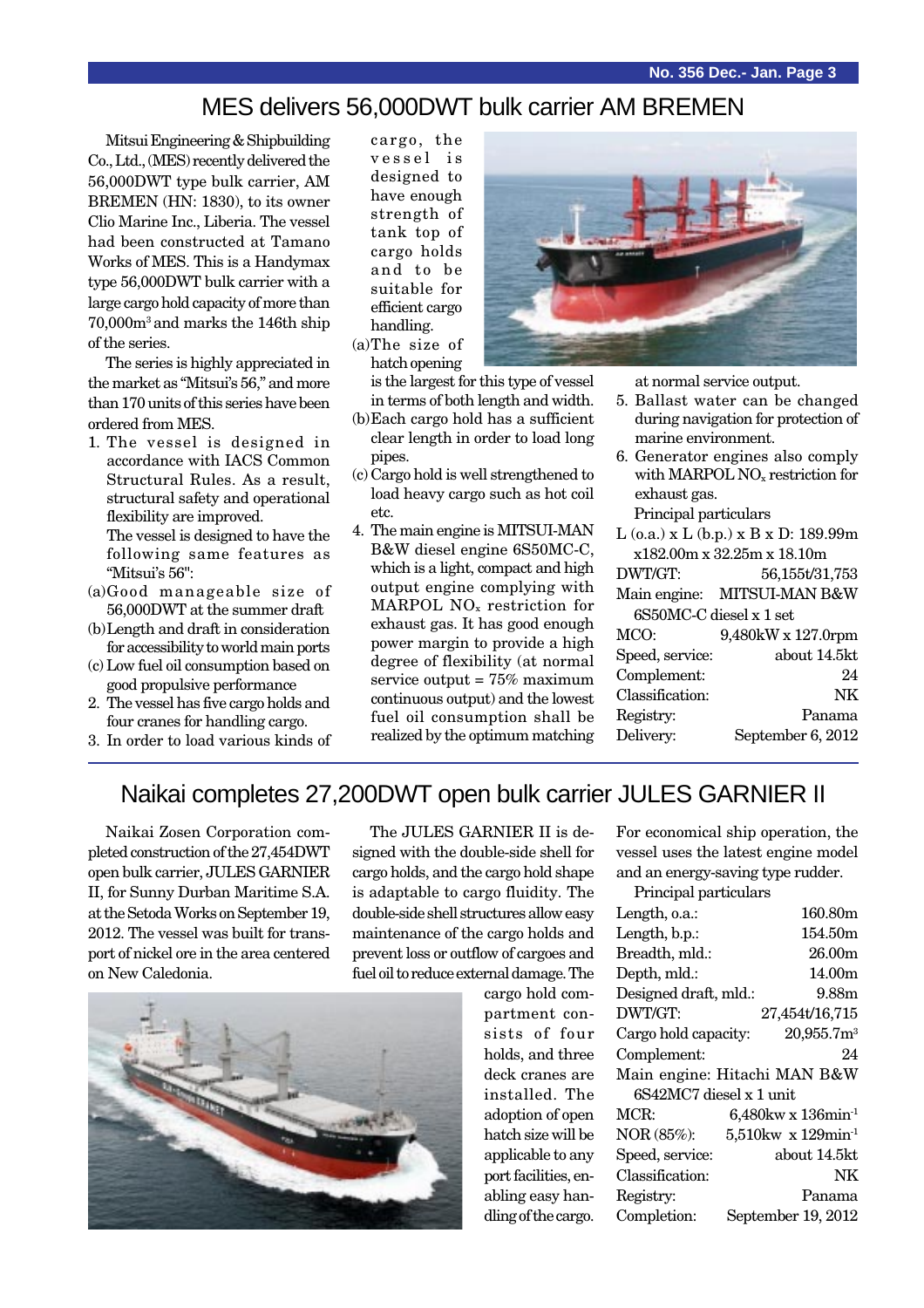# MHI completes 8,000GT cargo and passenger ferry, FERRY NAMINOUE

Mitsubishi Heavy Industries, Ltd. (MHI) delivered the FERRY NAMINOUE, an 8,000GT-class cargo and passenger ferry to the co-owners, Japan Railway Construction, Transport and Technology Agency and A Line Ferry Co., Ltd. on September 19, 2012.

The ferry was designed and built at the Shimonoseki Shipyard & Machinery Works of MHI and is now plying a domestic route between Kagoshima and Okinawa.

The two engine and single screw propulsion system is adopted to save fuel oil consumption and reduce  $CO<sub>2</sub>$ emission. This propulsion system ensures redundancy in the event of main engine trouble.

The ferry can load vehicles onto the internal cargo space and 10ft containers on the forward exposed deck in two tiers. Such containers can also be loaded on the internal cargo space with a forklift. Four types of passenger cabins are available, including Japanese style and disabled facilities. All public and barrier-free facilities are on Deck 4 provided with an entrance, restaurant, salon, gift shop and external promenade deck, so that passengers have access to those facilities from their cabins.

This ship has the innovative Mitsubishi Air Lubrication System (MALS) for the first time on a ferry of a slender hull form. MALS is MHI's proprietary technology that reduces frictional resistance between the ship hull and seawater by introducing a layer of air bubbles blown from the ship's bottom.

Principal particulars

- $L$  (o.a.)  $x L$  (b.p.)  $x B x D$  (at Deck 3)  $x$ d: 145.0m x 135.00m x 24.00m x 14.50m x 6.25m
- GT: 8,072 (Japanese tonnage) 16,973 (International tonnage)



| DWT:                                 |                                           | 3.833t        |
|--------------------------------------|-------------------------------------------|---------------|
|                                      | Main engine JFE 12PC2-6V diesel x         |               |
| 2                                    |                                           |               |
| MCR:                                 | $6,070$ kW x $520$ min <sup>-1</sup> /set |               |
| Propeller:                           |                                           | CPPx1         |
| Speed, service:                      |                                           | $21.0$ kt     |
| Complement                           |                                           |               |
|                                      | Passengers:                               | 707           |
| Crew:                                |                                           | 31            |
| Cargo loading capacity               |                                           |               |
| $10ft$ containers $x$ 312            |                                           |               |
| 8t trucks x 48                       |                                           |               |
| Cars x 72                            |                                           |               |
| Classification: Japanese Government, |                                           |               |
| Restricted greater coasting service  |                                           |               |
| Flag:                                |                                           | Japan (Amami) |

# Universal completes 205,000DWT bulk carrier, SHIN SUMA

Universal Shipbuilding Corporation delivered the SHIN SUMA, a 205,000DWT bulk carrier, at the Tsu Shipyard on August 29, 2012. The vessel is designed to carry bulk coal and iron ore between Asia and Australia more efficiently, and have flexibility for port restrictions. This is the seventh vessel of the new design se-



The vessel has double side skin construction of the cargo holds to reduce flooding risk caused by side damage and improve cargo handling. Despite this construction, the cargo capacity is equivalent to that of previous sin-

> gle skinned Newcastle-max series. Furthermore, the new IMO rule, Performance Standards for Protective Coatings (PSPC) for water ballast tanks, is fully applied to the vessel in order to ensure better paint quality.

equipped with high propulsion-efficiency and energy-saving devices, SSD and Surf-Bulb. In addition, the bow above the waterline is shaped as the Ax-Bow that can decrease added wave resistance at sea.

Deck machinery such as windlasses and mooring winches and hatch covers are driven by electric-motor systems for oil leak prevention on the  $d_{\text{colz}}$ 

| ueux.                                             |                  |  |  |
|---------------------------------------------------|------------------|--|--|
| Principal particulars                             |                  |  |  |
| $L$ (o.a.) x $L$ (b.p.) x $B$ x $D$ x d: 299.7m x |                  |  |  |
| $290.2m \times 50.0m \times 25.0m \times 18.2m$   |                  |  |  |
| DWT/GT:                                           | 206,396t/106,360 |  |  |
| Loading capacity:                                 | $218,211m^3$     |  |  |
| Main engine: MAN B&W 7S65ME-C                     |                  |  |  |
| diesel x 1 unit                                   |                  |  |  |
| Speed:                                            | 14.7kt           |  |  |
| Complement:                                       | 25               |  |  |
| Classification:                                   | NK               |  |  |
| Completion:                                       | August 29, 2012  |  |  |
|                                                   |                  |  |  |

The vessel is

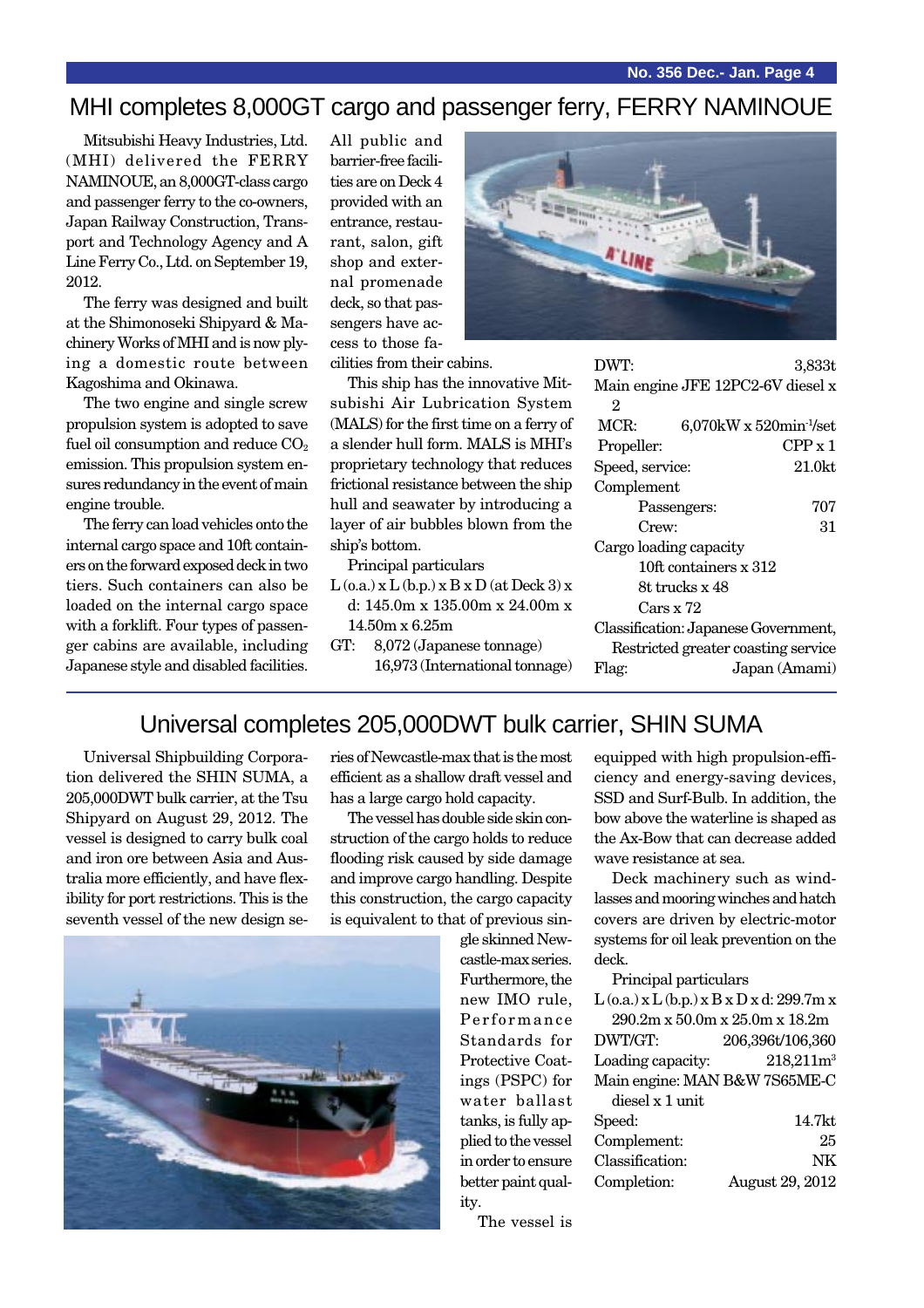## Sanoyas completes Handy Cape bulk carrier KITAURA

Sanoyas Shipbuilding Corp. delivered the 119.363DWT Handy Cape bulk carrier KITAURA to its owner Green Spanker Shipping, S. A. on August 28, 2012. The vessel was constructed at the Sanoyas Mizushima Shipyard.

The KITAURA is the seventh of the Sanoyas 120,000DWT-type Handy Cape bulker series. This is a sophisticated new vessel combining large deadweight with shallow draft, anticipating trade expansion for coal and iron ore in the future market. The vessel with wide beam and shallow draft can clear the restrictions of some ports for large bulk carriers and has been named 'Handy Cape' because this is most flexible of Cape size bulk carriers.

The improved propulsion efficiency of the vessel is achieved by a low-speed and long-stroke main engine combined with a high-efficiency propeller, and the Sanoyas energy saving device called "STF" (Sanoyas-Tandem-Fin (patent): max. 6% energy saving) on the stern shell, which also contributes to the reduction of  $CO<sub>2</sub>$  emissions.

This vessel applies the Common Structural Rules (CSR) of the International Association of Classification Societies. Considering protection of the environment, various countermeasures such as fuel oil tanks with double hull structures, a holding tank for accommodation discharges and dirty hold bilge, and independent bilge segregation system for the engine room are incorporated.

For efficient cargo handling, cargo hatches are widened as much as possible and are the same width from No. 1 to No. 7 hatches. Dedicated freshwater tanks are provided for storing hold washing water generated by a large capacity type fresh water generator. In addition, a special fuel oil heating system is applied to fuel oil storage tanks to avoid cargo damage by overheating and save steam con-

sumption.

The wooden furniture in the accommodation provides comfort for the officers and crew and safe maneuverability is achieved with the organized arrangement and rear visibility in the wheelhouse.

Principal particulars Owner: Green Spanker Shipping, S.A. Ship type: Handy Cape bulk carrier Hull No.: 1310 L (o.a.) x L (b.p.) B x D x d: 245.00m x 238.00m x 43.00m x 21.65m x 15.404m DWT/GT: 119.363t/64,647 Cargo hold capacity: 135,717m3 (grain) Main engine: MAN B&W 6S60MC-C diesel x 1 unit MCR: 13,560kW Speed, service: about 14.6kt Complement: 25 Classification: NK Delivered: August 28, 2012



#### Shin Kurushima completes asphalt carrier, TASCO AMARIT

Shin Kurushima Dockyard Co. Ltd. has completed construction of the 7,532DWT asphalt carrier, TASCO AMARIT (HN: 5698), at the Shin Kurushima Hashihama Dockyard.

The vessel has been built by adopting an independent cargo tank system combined with a facility that is required for carrying cargo asphalt at a suitable temperature during transport.

The latest technology is used for the vessel, which includes A.S. Fin, Turboring, and K3-propeller. These eco-propulsion devices developed by Shin Kurushima demonstrated superior propulsion performance, which was verified at the sea trial. The main engine and diesel generators comply with the MARPOL Annex VI Tire 2 require-



ments. Thus, the vessel is also designed to cope with reducing the load on the environment.

The vessel satisfies the MLC 2006 requirements for facilities, which were designed for comfortable onboard life of the crew and provided with improved accommodation environment.

| Principal particulars                |                                                  |  |
|--------------------------------------|--------------------------------------------------|--|
| Hull No.:                            | 5698                                             |  |
| Ship type:                           | Asphalt carrier                                  |  |
|                                      | $L$ (o.a.) x $L$ (b.p.) x $B$ x $D$ x d: 104.98m |  |
| $x$ 99.95m $x$ 19.60m $x$ 11.00m $x$ |                                                  |  |
| 6.70m                                |                                                  |  |
| DWT/GT:                              | 7,532t/6,106                                     |  |
|                                      | Main engine: MAKITA-MAN                          |  |
| B&W6L35MC6.1 diesel x 1 unit         |                                                  |  |
| NCR:                                 | 3,510kW x 203min <sup>-1</sup>                   |  |
| Speed, service:                      | 13.9kt                                           |  |
| Registration:                        | Thai                                             |  |
| Classification:                      | NK                                               |  |
| Completion:                          | July 27,2012                                     |  |
|                                      |                                                  |  |